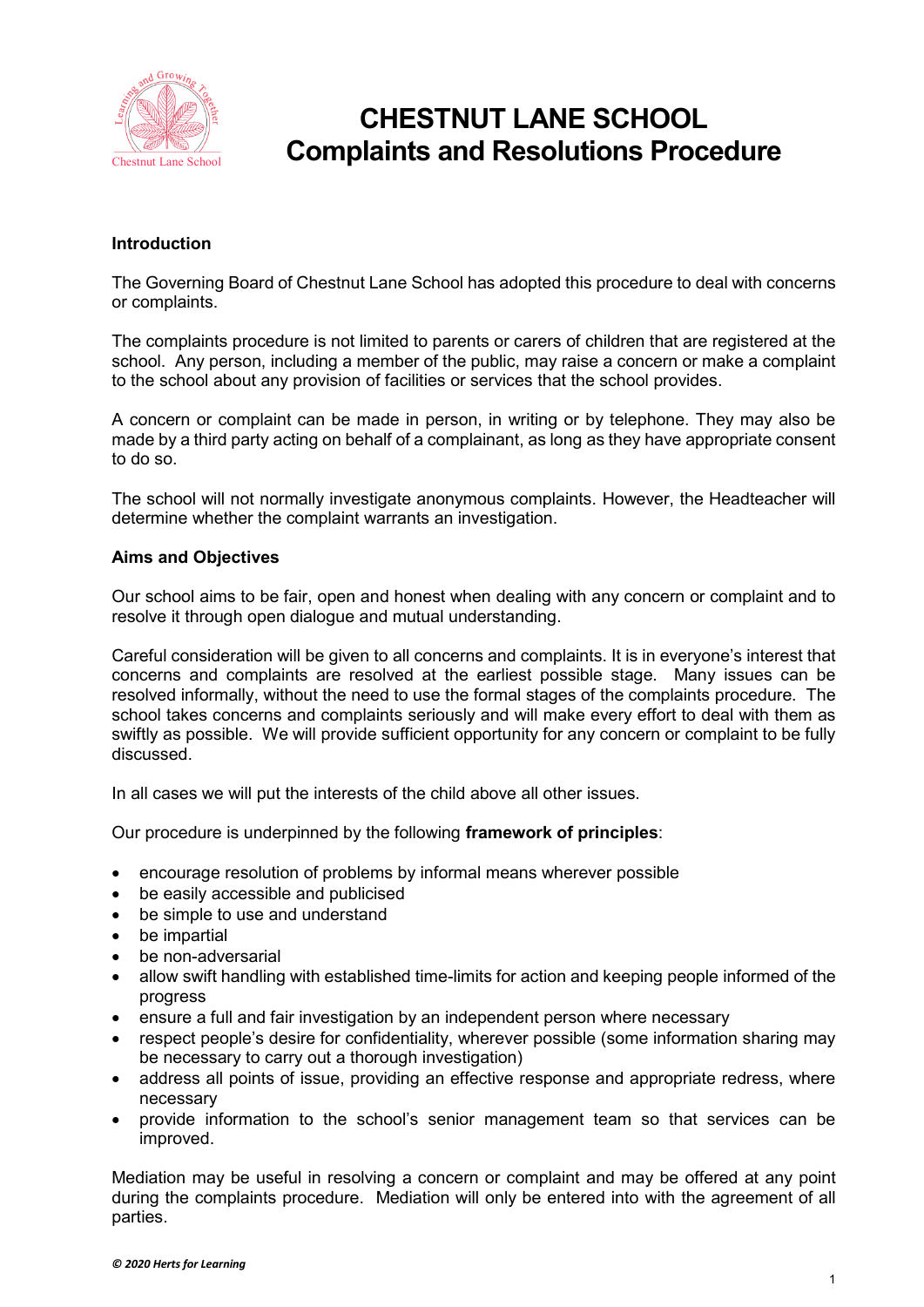#### **Timescales**

A concern or complaint must be raised within three months of the incident or, where a series of associated incidents have occurred, within three months of the last of these incidents. The school will consider complaints made out of this time frame in exceptional circumstances.

Concerns or complaints raised outside of term time will be considered to have been raised on the first school day after the holiday period.

#### **Areas not covered by this procedure**

This procedure does not apply to issues concerning admissions, school re-organisation proposals, exclusion appeals, statutory assessments of special educational needs, matters raised by whistle-blowers, staff conduct complaints, grievances by school staff, complaints about collective worship, withdrawal from the curriculum or complaints about the curriculum. These are the subject of separate complaints procedures (details in Appendix 3); more information can be obtained from the school.

All other concerns and complaints will be handled by the school according to the arrangements set out below.

#### **Raising Concerns**

If you have any concerns about the school, or the education we are providing at any time, please discuss the matter with the Headteacher at the earliest opportunity.

It is not appropriate to publicise any concerns you may have on social networking sites. Please speak, or write, to someone at the school at your earliest convenience, rather than using any other means.

Concerns or complaints should not be raised with individual governors. They have no power to act on an individual basis and it may prevent them from considering a formal complaint in the future.

The school considers any concerns very seriously and most problems can be resolved following discussion and a shared understanding of the issues.

#### **Stage 1 – Formal Procedure**

Most concerns are resolved informally, however if you remain dissatisfied and wish to take the matter further by making a formal complaint you can let us know in person, by telephone or in writing.

The complaint form (Appendix 1) attached to this procedure can be helpful to complete. The aim of the form is to give us as clear an understanding as possible of your complaint and includes a section on what actions you feel would resolve the problem. If you would like support in completing the form from someone unconnected with the complaint, please let us know and we would be happy to organise this for you.

If you are making your complaint in writing, it should be returned to the Headteacher (marked Private and Confidential) via the school office unless:

- The complaint is about the Headteacher. In this case it should be returned to the Chair of the Governing Board at the school address (marked Private and Confidential)
- The complaint is about the Chair of the Board, an individual governor or the whole Governing Board. In this case it should be addressed to the Clerk to the Governing Board at the school address (marked Private and Confidential)

You will receive an acknowledgement of the receipt of your complaint within 5 school days.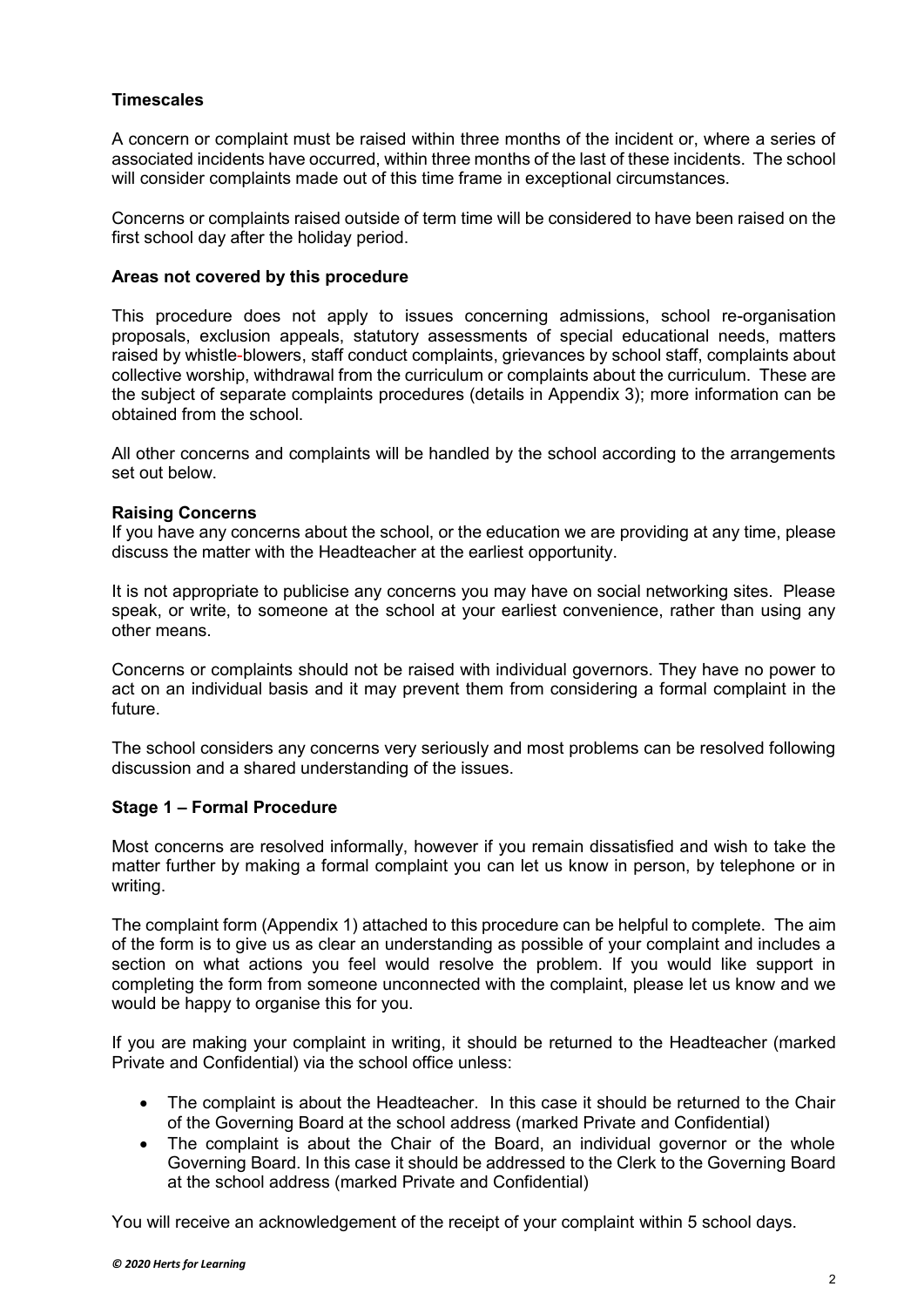An investigation will be carried out into the complaint and the way it has been handled by the school. This will include a review of any relevant documentation and information and seeking the views of relevant people, where necessary.

If the investigation is to be carried out by the Headteacher, they may delegate this to another member of the school's senior leadership team but not the decision to be taken.

If the complaint is about the Headteacher or a member of the Governing Board (including the Chair of Vice-Chair) a suitably skilled governor will be appointed to complete the investigation.

If the complaint is about the Chair / Vice-Chair of Governors jointly, the whole Governing Board or the majority of the Governing Board, the investigation will be considered by an independent investigator appointed by the Governing Board.

The person undertaking the investigation will normally write to you with the outcome of this process within 15 school days of receiving the complaint. If they are unable to meet this deadline, they will provide you with an update and revised response date.

If, at any time, it becomes apparent that the complaint is a disciplinary or capability issue, the matter will be dealt with by following the appropriate procedure rather than the complaints procedure. You will be notified if this is the case with your complaint, however, you are not entitled to know which procedure, or the final outcome, because of the right to confidentiality of the member of staff involved.

#### **Stage 2 – Formal Procedure**

Following the outcome of the investigation at Stage 1, if you feel your concern has not been resolved, you may choose to move to Stage 2 of the formal procedure. You must let the school know if you wish to do this within 15 school days of the completion of Stage 1. Requests received out of this time frame will only be considered in exceptional circumstances.

At this stage the complaint will be considered by the Governing Boards' Complaints Committee. This will be made up of a panel of three governors, who will meet to consider the complaint and make a final decision about it on behalf of the Governing Board. Panel members will have no detailed prior knowledge of the complaint, or connection with you. The meeting will normally take place within 15 school days of your request.

If the complaint is:

- Jointly about the Chair and Vice Chair or
- The entire Governing Board or
- The majority of the Governing Board

the complaint will be heard by a panel of independent governors co-opted for this purpose.

The committee will decide whether to deal with the complaint by inviting all parties to a meeting or through written representations, but in making their decision they will be sensitive to the complainant's needs.

If you are invited to attend the meeting, you will be contacted by the school to inform you of the date, time and venue of the meeting. Any further written material to be submitted to the committee will also be requested. If you reject the offer of three proposed meeting dates, without good reason, the school will decide when to hold the meeting. It will then proceed in your absence on the basis of written submissions from all parties.

Any written material will be circulated to all parties at least 5 school days before the date of the meeting. The committee will not normally accept as evidence recordings of conversations that were obtained covertly and without the informed consent of all parties being recorded.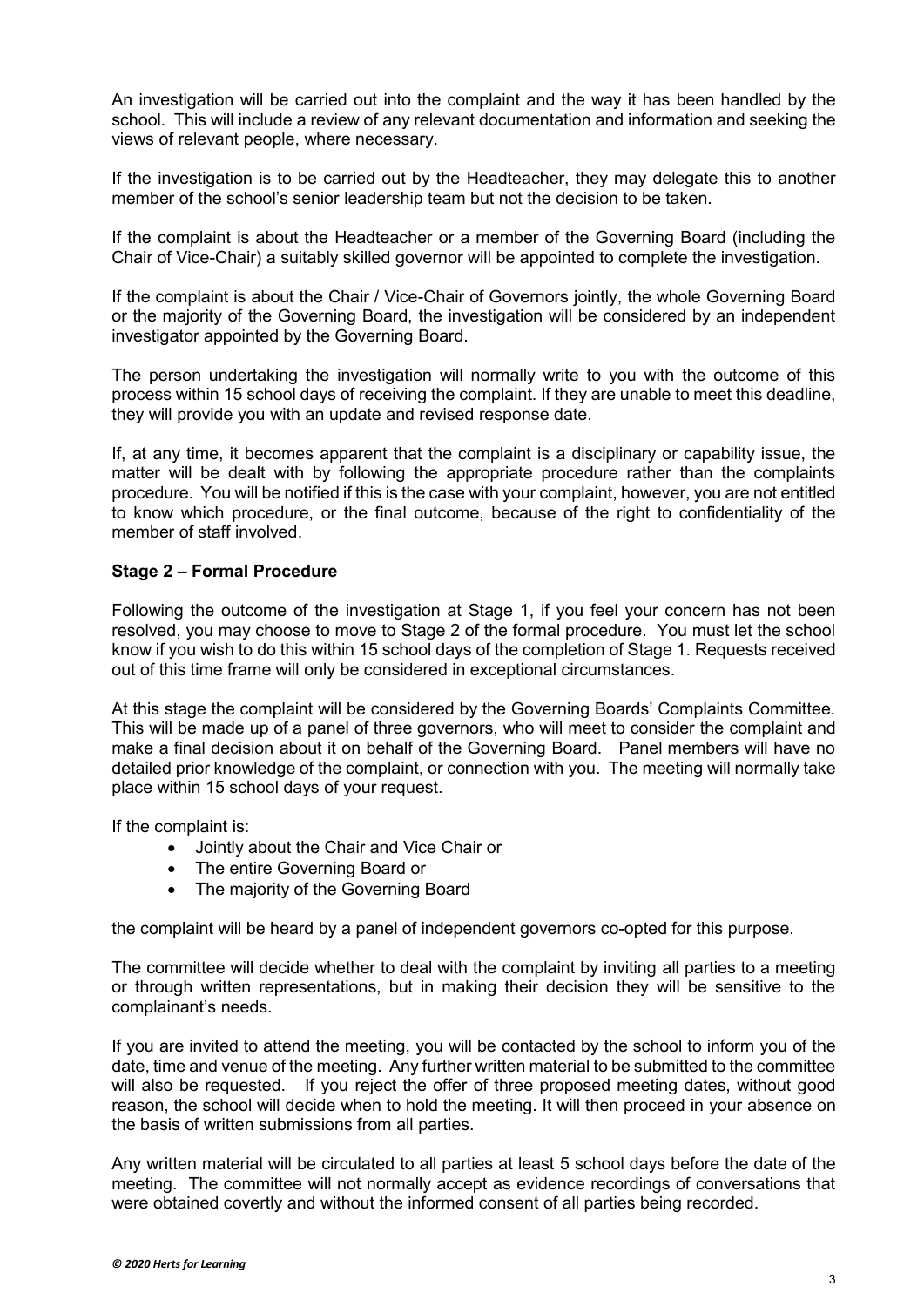If you attend the meeting, you may bring someone along to provide support. This can be a relative or friend. Generally we do not encourage any party to bring legal representative to the committee meeting. However, there may be occasions when legal representation is appropriate. For instance, if a school employee is called as a witness in a complaint meeting, they may wish to be supported by union and / or legal representation.

The meeting will be clerked by an independent clerk to the panel in the interests of all parties.

Appendix 2 outlines the process that will be followed at a panel meeting.

The committee will not review any new complaints at this stage or consider evidence unrelated to the initial complaint.

#### Outcome of the Panel Hearing

The committee will write to you with its conclusion within 5 school days of the meeting, and its decision is final.

The committee can:

- Uphold your complaint in whole or in part
- Dismiss your complaint in whole or in part

If the complaint is upheld in whole or in part, the committee will:

- Decide on the appropriate action to be taken to resolve the complaint
- Where appropriate, recommend changes to the school's systems or procedures to prevent similar issues in the future.

An explanation of the committee's decision and any actions or recommendations will be detailed in the letter to you communicating the outcome of the complaints panel.

#### **Next Steps**

If you are still not satisfied, you may wish to put your complaint to the Department for Education who can review whether the school has acted in accordance with the published complaints procedure and whether they have acted reasonably and lawfully.

The Department for Education can be contacted via:

- National Helpline 0370 000 2288
- online at: www.education.gov.uk/contactus
- by writing to the Department for Education, Piccadilly Gate, Store Street, Manchester M1 2WD

#### **Serial or Persistent Complaints**

The school is committed to dealing with all complaints fairly and impartially. We will not normally limit the contact complainants have with our school. Unfortunately, in a small minority of cases, people pursue their complaints in a way which is unacceptable or which can impede the investigation of their complaint. This can have significant resource issues for the school.

The school defines unreasonable behaviour as that which hinders our consideration of complaints, such as if the complainant:

- Refuses to articulate their complaint or specify the grounds of a complaint or the outcomes sought by raising the complaint, despite offers of assistance
- Refuses to co-operate with the complaints investigation process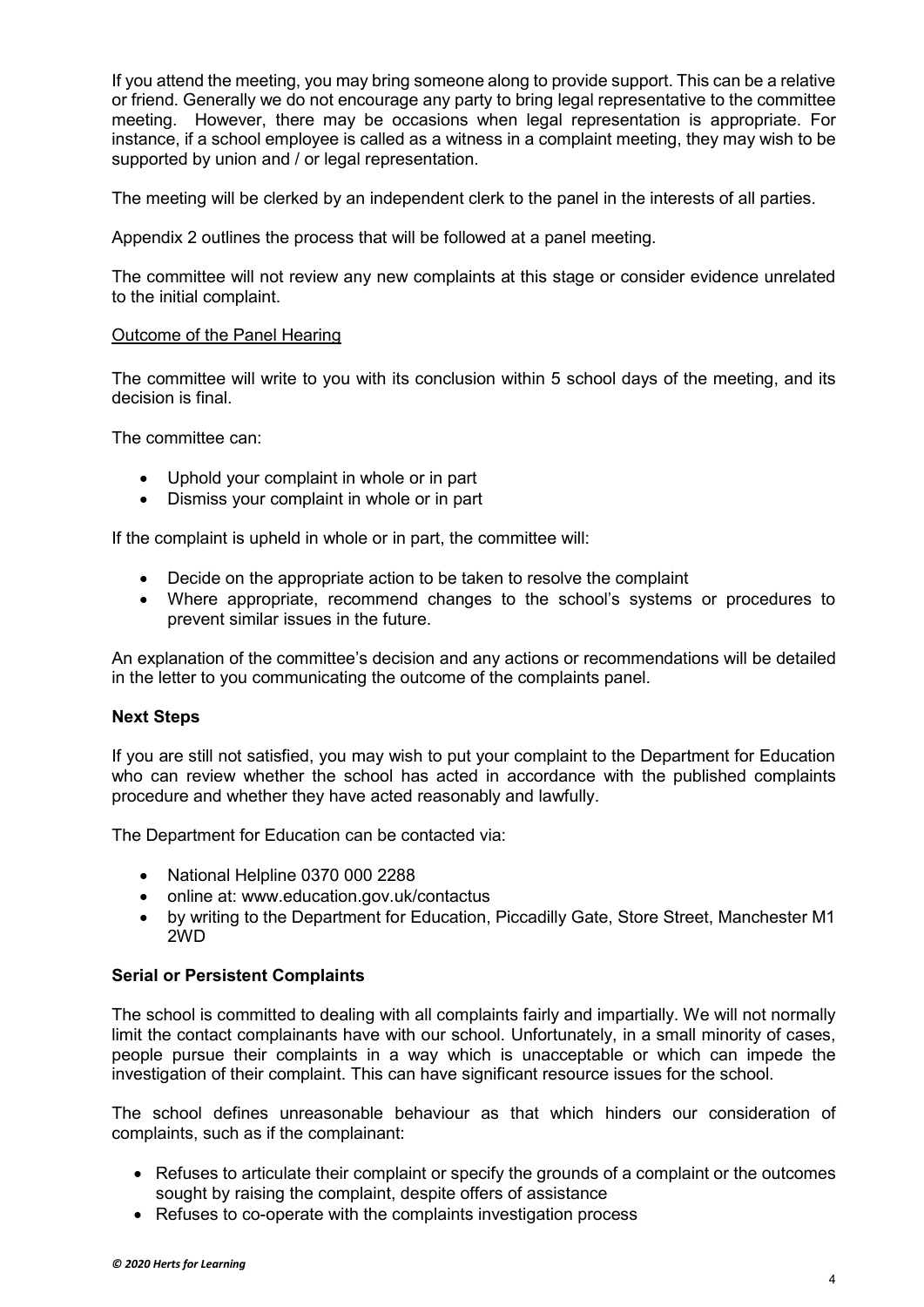- Refuses to accept that certain issues are not within the scope of the complaints procedure
- Insists on the complaint being dealt with in ways which are incompatible with the complaints procedure
- Introduces trivial or irrelevant information and insists on it being taken into account and commented on
- Makes unjustified complaints about staff who are trying to deal with the issues
- Changes the basis of the complaint as the investigation proceeds
- Repeatedly makes the same complaint (despite previous investigations or responses concluding that the complaint is groundless or has been addressed)
- Refuses to accept the findings of the investigation into that complaint where the school's complaint procedure has been adhered to
- Seeks an unrealistic outcome
- Makes excessive demands on school time by frequent, lengthy and complicated contact with staff regarding the complaint in person, in writing, by email and by telephone while the complaint is already being dealt with
- Uses threats to intimidate
- Uses abusive, offensive or discriminatory language or violence
- Knowingly provides falsified information
- Publishes unacceptable information on social media or other public forums.

Whenever possible, the Headteacher or Chair of Governors will discuss any concerns with the complainant informally before considering behaviour to be unreasonable.

If the behaviour continues, the Headteacher will write to the complainant explaining that their behaviour is unreasonable and ask them to change it. For complainants who excessively contact the school causing a significant level of disruption, we may specify methods of communication and limit the number of contacts in a communication plan. This will be reviewed after six months.

In response to any serious incident of aggression or violence, we will immediately inform the police and communicate our actions in writing. This may include barring an individual from the school.

#### **Policy for Dealing with Complaints Campaigns**

The school is committed to giving careful consideration to all concerns raised and complaints received. If the school receives a large volume of complaints all based on the same subject or from complainants unconnected to the school it may have become the focus of a complaints campaign. If the Headteacher and Chair of Governors consider that this is the case a template response to the complaints will be sent.

#### **Monitoring and Review**

The Governing Board monitors the complaints procedure in order to ensure that all complaints are handled properly. The Headteacher logs all formal complaints received by the school and records how they were resolved. Governors examine this log on an annual basis and consider the need for any changes to the procedure.

Approved and adopted by the Chestnut Lane School Governing Board on: 25 January 2021

Next Review: January 2023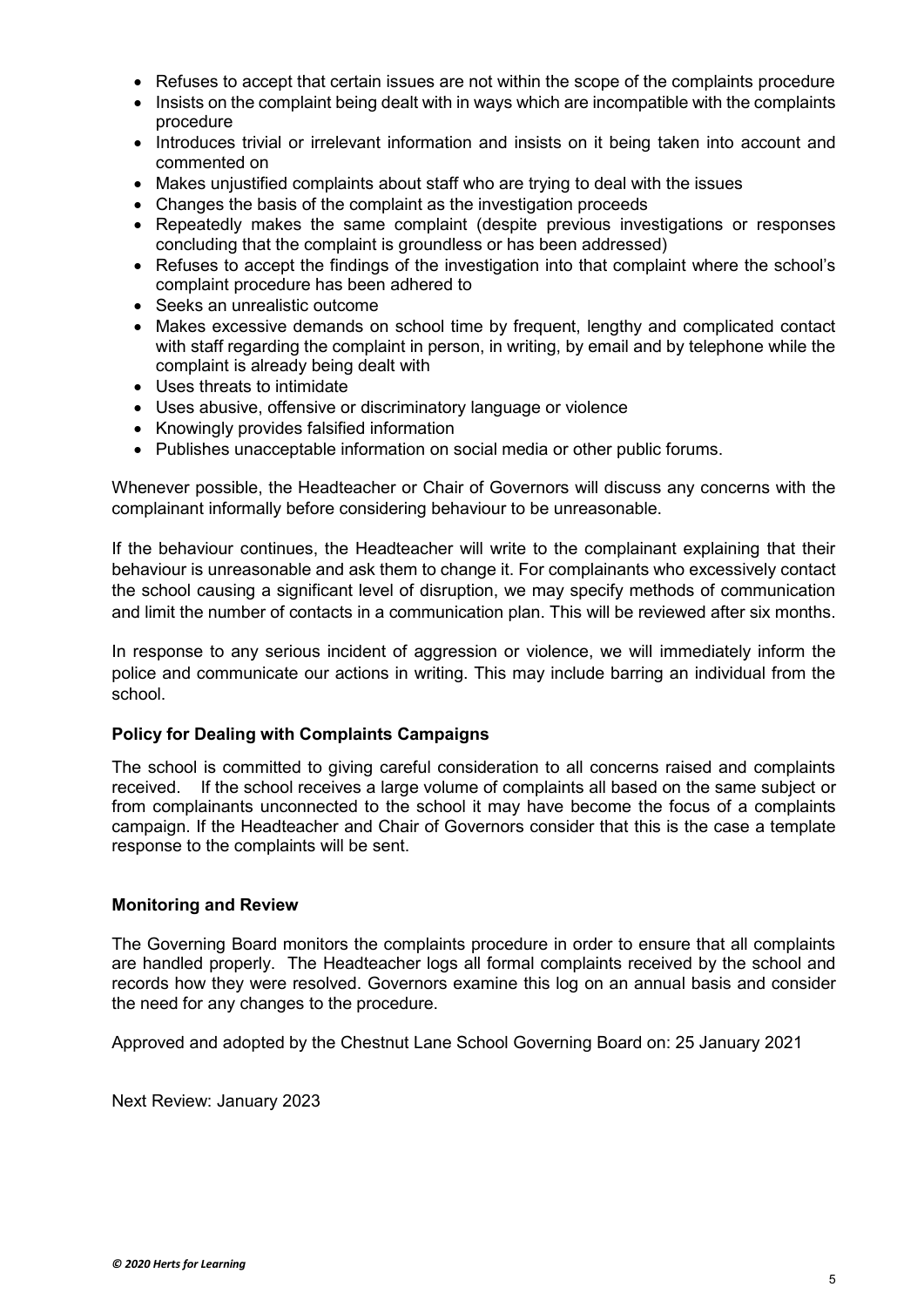

### Investigation Outcome

Communicated within 15 school days of receipt of the complaint.

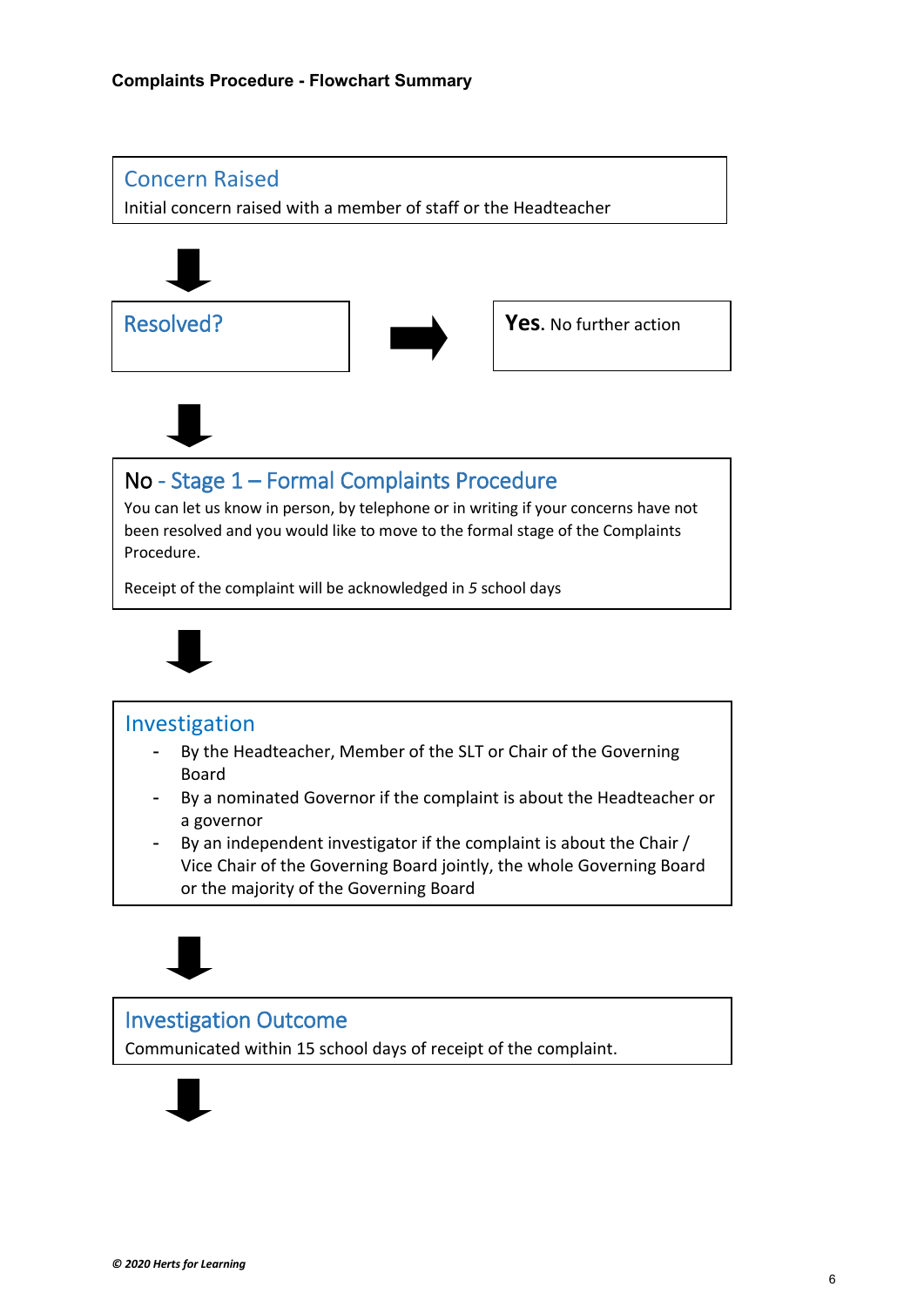

# **No -** Stage 2 – Formal Complaints Procedure

If you wish to take your complaint to Stage 2 of the procedure you will be asked to confirm this within 15 school days of the completion of Stage 1.

# Governing Board Complaints Panel Meeting

A panel of three governors will meet to consider your complaint within 15 school days. The panel meeting will be independently clerked.

If you wish to submit evidence to the panel you will be invited to do so in advance of the meeting.



# Complaints Panel Decision

The panel will make a final decision on behalf of the Governing Board and will write to you within 5 school days.

You will be told whether the complaint has been upheld or dismissed and whether the panel have agreed any actions or made any recommendations.

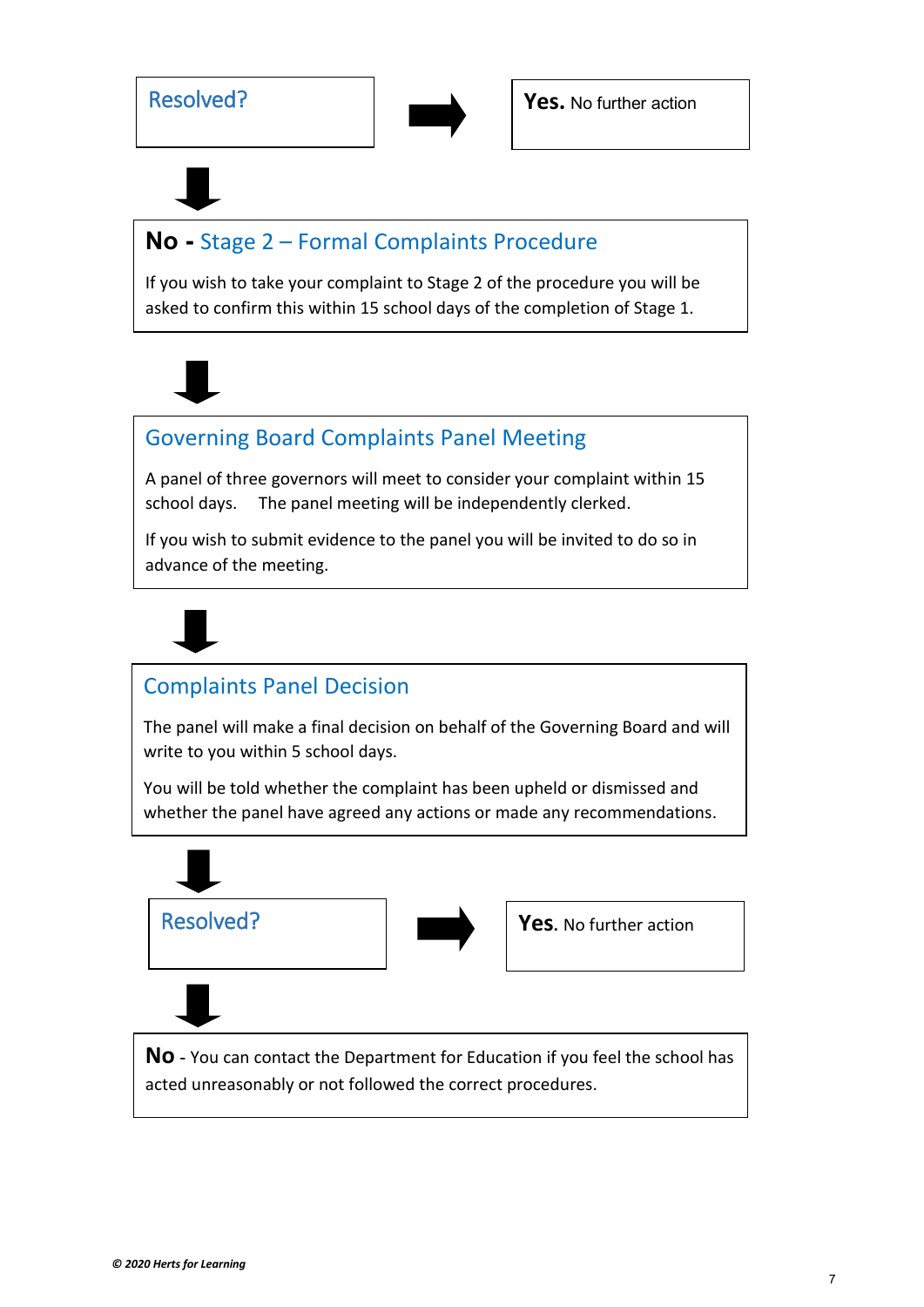#### **Appendix 1: Complaint Form**

Please complete and return to …………………………………. (Headteacher/Clerk/complaints coordinator/designated governor*)* who will acknowledge receipt and explain what action will be taken.

| Your name:                                                                                                                                            | Pupil's name (if relevant): |
|-------------------------------------------------------------------------------------------------------------------------------------------------------|-----------------------------|
| Your relationship to the pupil (if relevant):                                                                                                         |                             |
| Address:                                                                                                                                              |                             |
| Postcode:                                                                                                                                             |                             |
| Telephone number(s) - daytime:                                                                                                                        | evening:                    |
| Please give concise details of your complaint, including any relevant dates, names of witnesses<br>etc, to allow the matter to be fully investigated. |                             |
|                                                                                                                                                       |                             |
| What action, if any, have you already taken to try and resolve your complaint.<br>(Who did you speak to / write to and what was the response)?        |                             |
|                                                                                                                                                       |                             |
|                                                                                                                                                       |                             |
| What actions do you feel might resolve the problem at this stage?                                                                                     |                             |
|                                                                                                                                                       |                             |
| Are you attaching any paperwork? If so, please give details.                                                                                          |                             |
| Signature:                                                                                                                                            | Date:                       |
| Office use:<br>Date acknowledgement sent:<br>Complaint referred to:<br>Date:                                                                          | By whom:                    |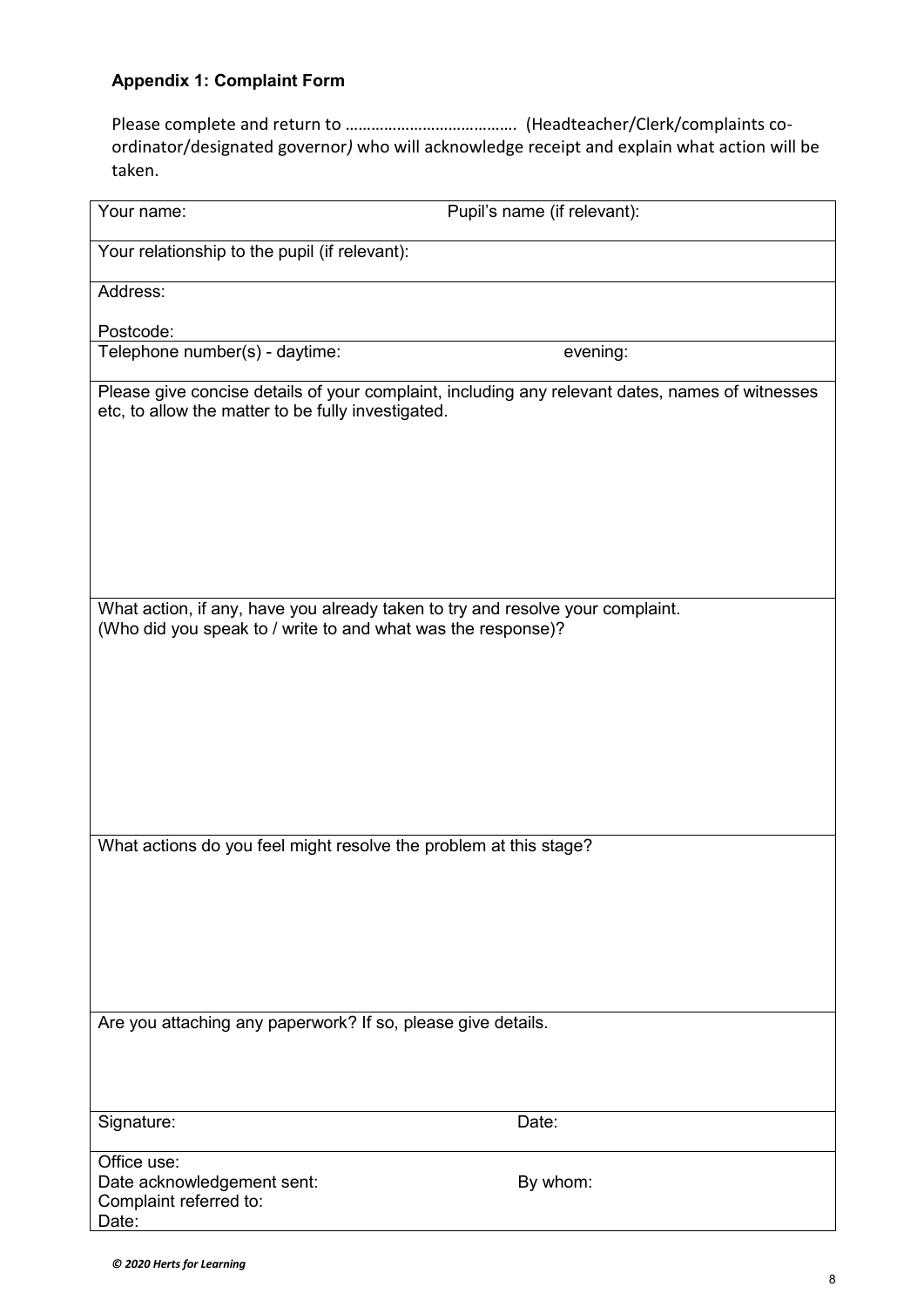#### **Appendix 2: At the Panel Meeting**

- After introductions, the complainant will be invited to explain their complaint, and be followed by their witnesses (if any).
- The Headteacher / Chair of Governors / Investigating Officer may question both the complainant and the witnesses after each has spoken.
- The Headteacher / Chair of Governors will then be invited to explain the school's actions and be followed by the school's witnesses (if any).
- The complainant may question both the Headteacher / Chair of Governors and the witnesses after each has spoken.
- The panel may ask questions at any point.
- The complainant is then invited to sum up their complaint.
- The Headteacher / Chair of Governors is then invited to sum up the school's actions and respond to the complaint.
- The Chair of the panel explains that both parties will hear from the panel within five school days.
- Both parties leave together while the panel decides on the issues.
- The Clerk remains to support the panel.